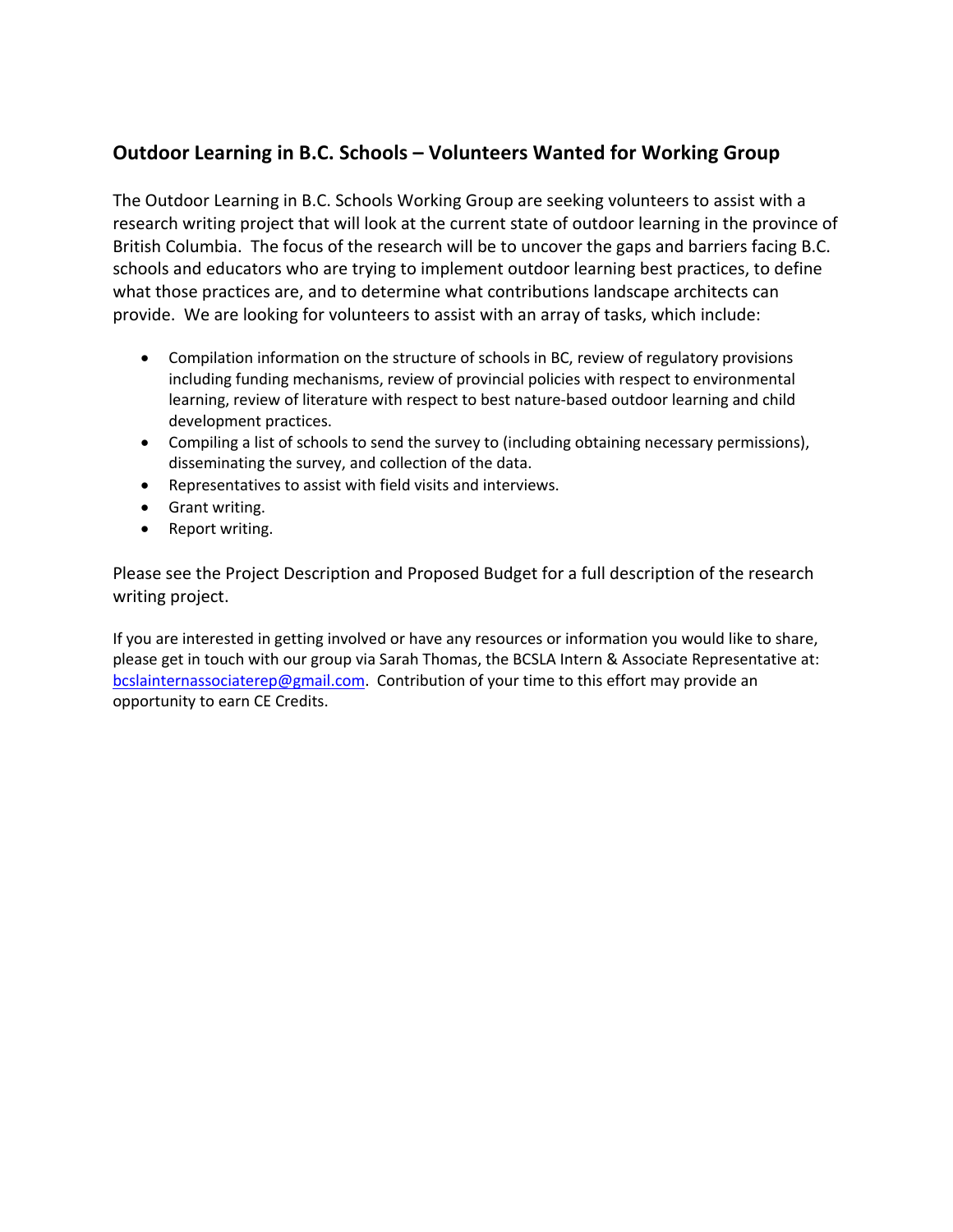# **Project Description: Outdoor Learning in BC Schools Working Group**

## **Part A: Introduction**

For purposes of this research, outdoor learning means the type of learning that occurs when children are provided access to an outdoor environment that allows for exploration of elements, endless possibilities for manipulation and discovery, and realization of one's place on the planet. This type of learning can take place in the woods, by a stream, or on a well-designed school campus and can lead to children understanding risk, developing the capacity for team building, and experiencing the joy of being in, and learning from, the natural world.

Our definition of outdoor learning is based upon our collective experiences and is informed by the definition of outdoor learning advanced by the Institute for Outdoor Learning https://www.outdoor-learning-research.org/Research/What-is-Outdoor-Learning). We are a BCSLA member, BCSLA interns and an educator.

It is our belief that in response to the Covid-19 pandemic, schools in British Columbia expanded their capacity to provide their students with outdoor learning programs and environments. This expansion (and we do intend to confirm that such an expansion took place) offers an opportunity to study a variety of programs throughout the province; to answer our research questions (as set forth in Part B); to expand on our understanding of the features of outdoor learning environments as expressed in Figure 1 below; to determine which schools in the province of British Columbia are providing their students with opportunities for outdoor learning as described above; and to identify the practices which will allow for this type of learning to flourish in the province.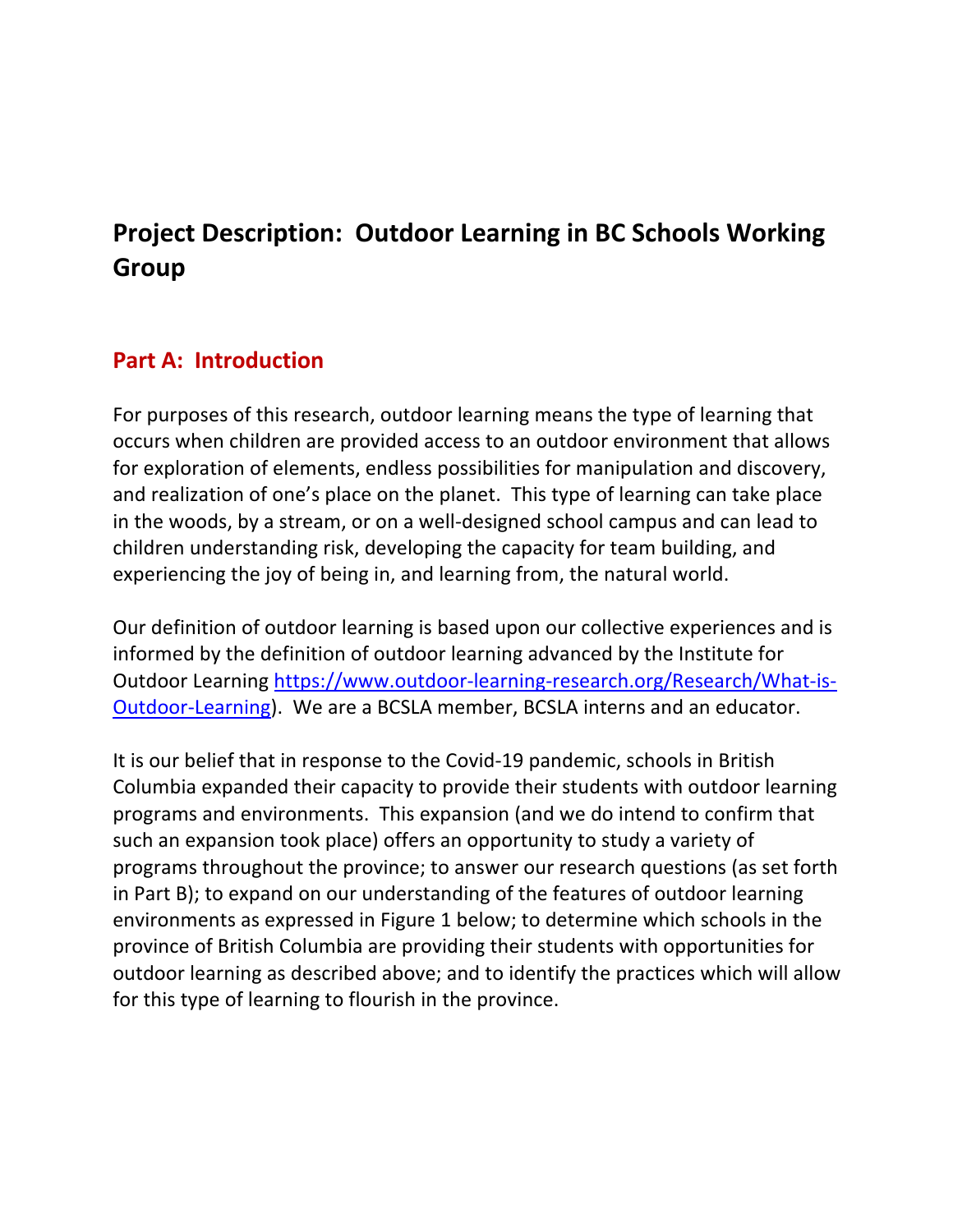### Features of Outdoor Learning Environments



*Figure 1*

## **Part B: Focus of the Research /Research Questions:**

Research Question:

What are the gaps and barriers facing B.C. schools and educators who are trying to implement outdoor learning best practices, how can those best practices be defined, and what contributions can landscape architects provide?

We intend to answer these and the following specific sub-questions using a variety of sources and methods as set forth in Section E (Research Methodologies). The questions highlight the information we hope to have at the completion of this research. Dissemination of an online survey, that will be directed to **Parent Groups (PG); Schools and Educators (SE); BCSLA Members**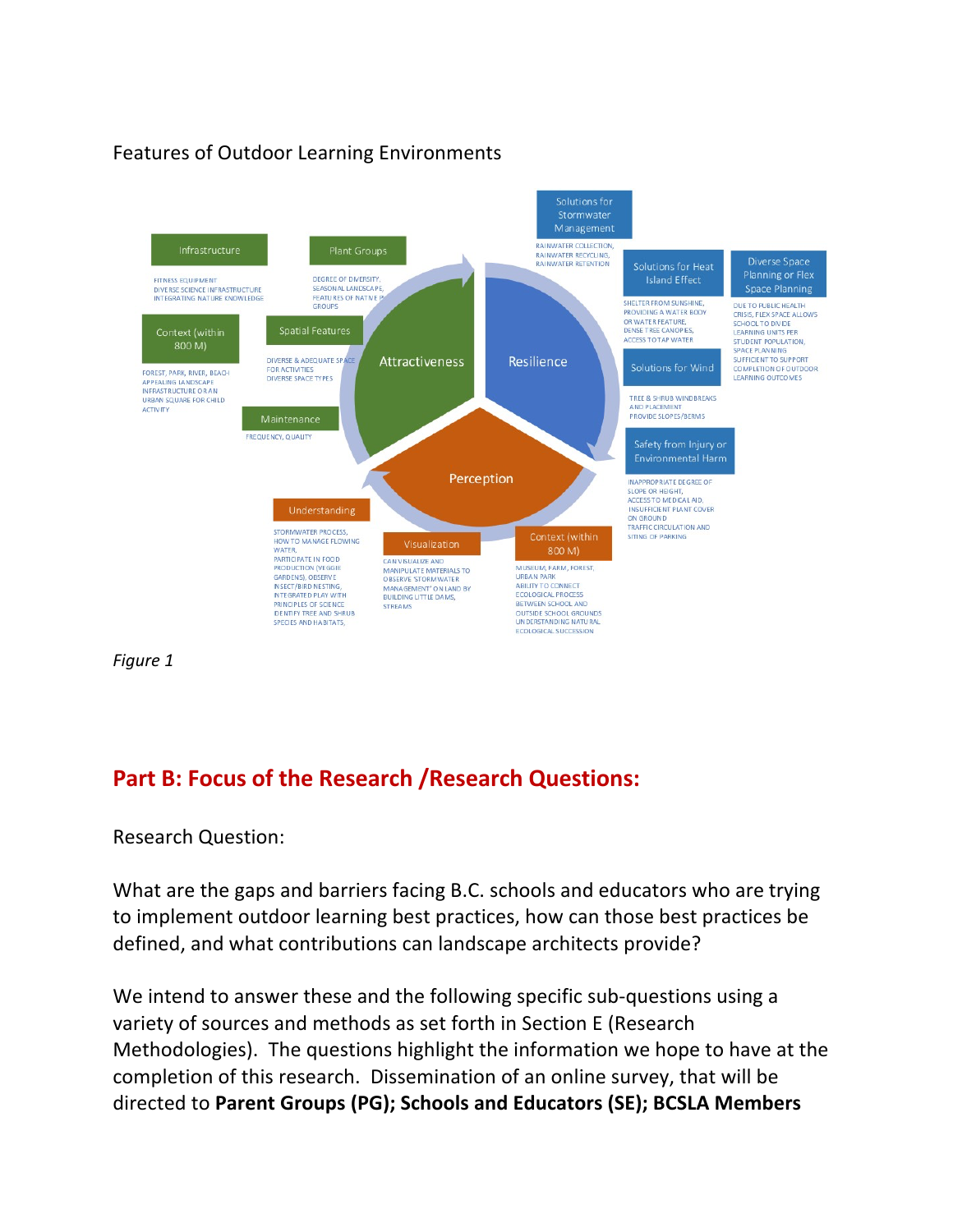**(BCSLA); and Not for Profits (NP0),** will be a critical tool in conducting this research. The below schematic drawing (*Figure 2*) illustrates the role we hope these stakeholder groups will play in moving this research forward and the strategies we intend to employ in capturing information from each group.





#### **Sub Questions:**

**For the following series of questions, we expect to pose a question(s) to all four groups that will shed light on the applicable research question, and to particularize the question(s) for each group.** 

- 1. How do schools in British Columbia currently incorporate outdoor learning in their curricula?
- 2. How has the Covid-19 pandemic impacted outdoor learning programs and environments in BC?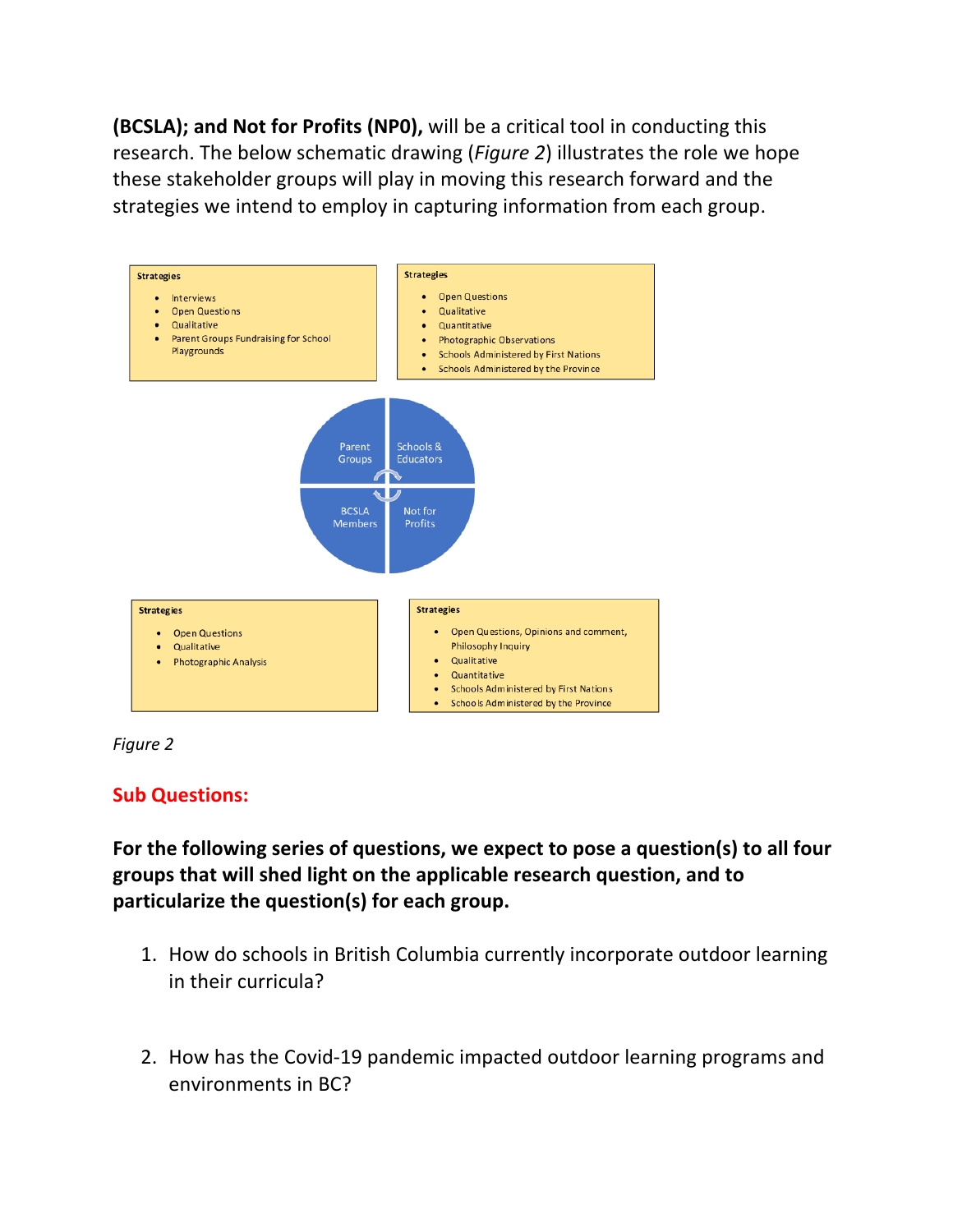- 3. To what extent do BC teachers take their students into natural areas and parks as part of their lesson plans?
- 4. What are the barriers and opportunities for expanding outdoor learning in BC school settings including whether funding is sufficient, whether teachers receive sufficient administrative support, and whether innovative design and siting of school campuses is possible under the current applicable regulations?
- 5. What are the best practices and leading-edge examples of outdoor learning environments and practices within the province, as well as nationally and internationally?
- 6. Should changes be made to how schools in the province are sited?
- 7. Which landscape characteristics are most likely to be beneficial for the psychological, physical, and cognitive growth of children with special attention to typologies that consider best sustainability practices?

**For the following series of questions, we expect to pose a question(s) to the groups noted thereafter that will shed light on the applicable research question, and to particularize the question(s) for each group.** 

8. Are there disparities between and within school districts with regards to access to outdoor learning and the type of outdoor learning programs available? Question(s) to be addressed to the BCSLA and NPO groups. In general, we intend to pick a representative sample of schools across British Columbia including schools in both rural and urban areas and schools with varying demographics.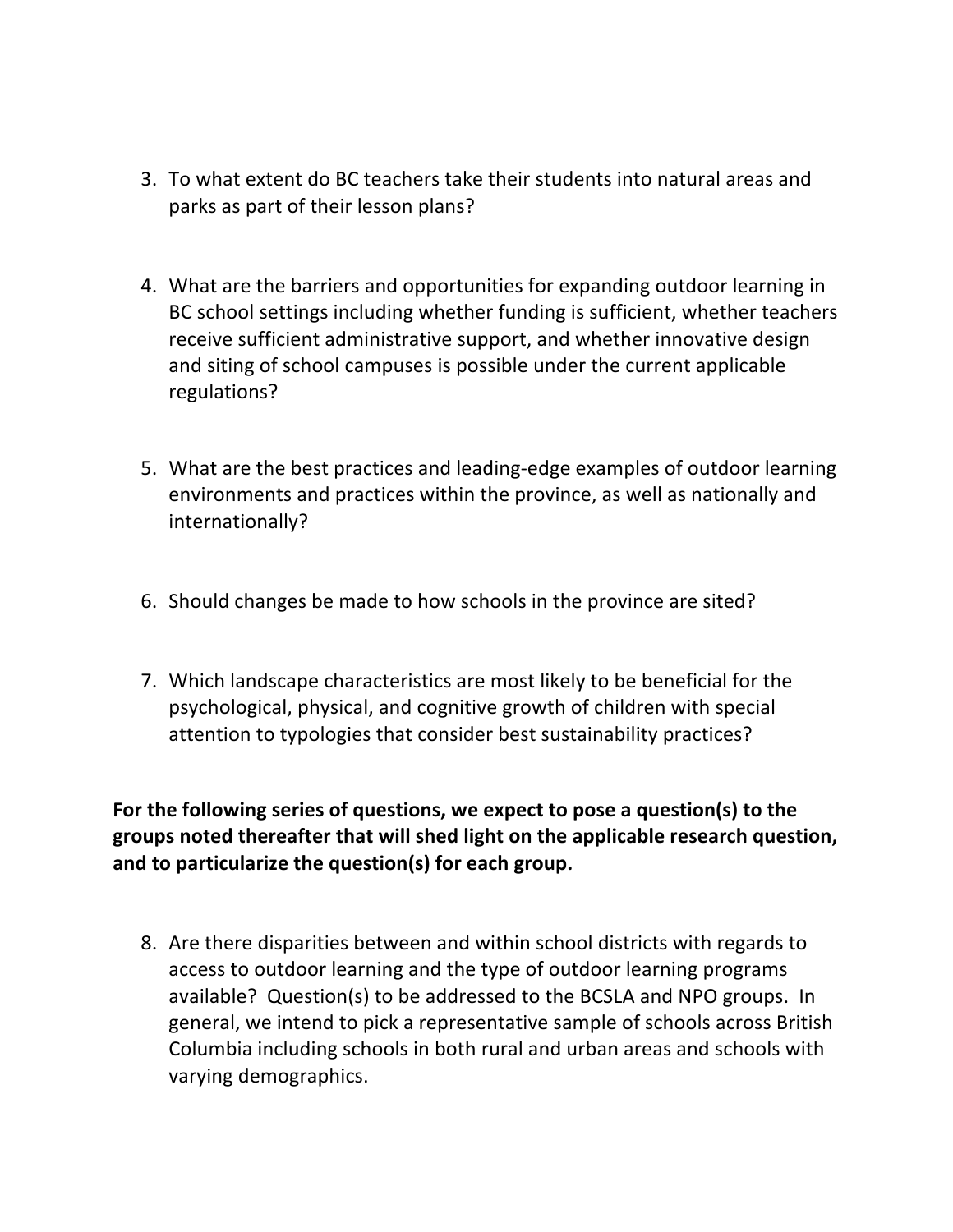- 9. What changes to the standard design of a public school in the province may be necessary to facilitate outdoor learning? Question(s) to be addressed to the SE, BCSLA and NPO groups.
- 10.What changes to touchable environments and equipment may be necessary to further the health, safety and welfare of the students and staff as they move towards outdoor learning? Question(s) to be addressed to the SE and BCSLA groups.
- 11.To what extent do schools currently use landscape architects and other design professionals to facilitate outdoor learning? What changes to the relationships between design professionals and school districts will be needed to facilitate outdoor learning in BC schools? Question(s) to be addressed to the SE and BCSLA groups.
- 12.What can we learn about best outdoor learning practices from schools that are administered by First Nations communities? Question(s) to be addressed to the SE and NPO groups. We expect that schools administered by First Nations communities will be part of the SE group and will compare the answers of educators employed in First Nations administered schools with educators who are employed in schools that are administered by the province.

# **Part C: Proposed Completion Schedule:**

Entire study (including dissemination of results) to take place from January 1, 2022 – December 31, 2023, and in accordance with the specific time frames noted in each of the following phases. This schedule is premised upon:

- Our applying for the LACF Annual Grant by November of 2022. Grant to cover Phase 3 of our research.
- BC public school calendars, which are set by the individual districts. https://publicholidays.net/school-holidays/british-columbia/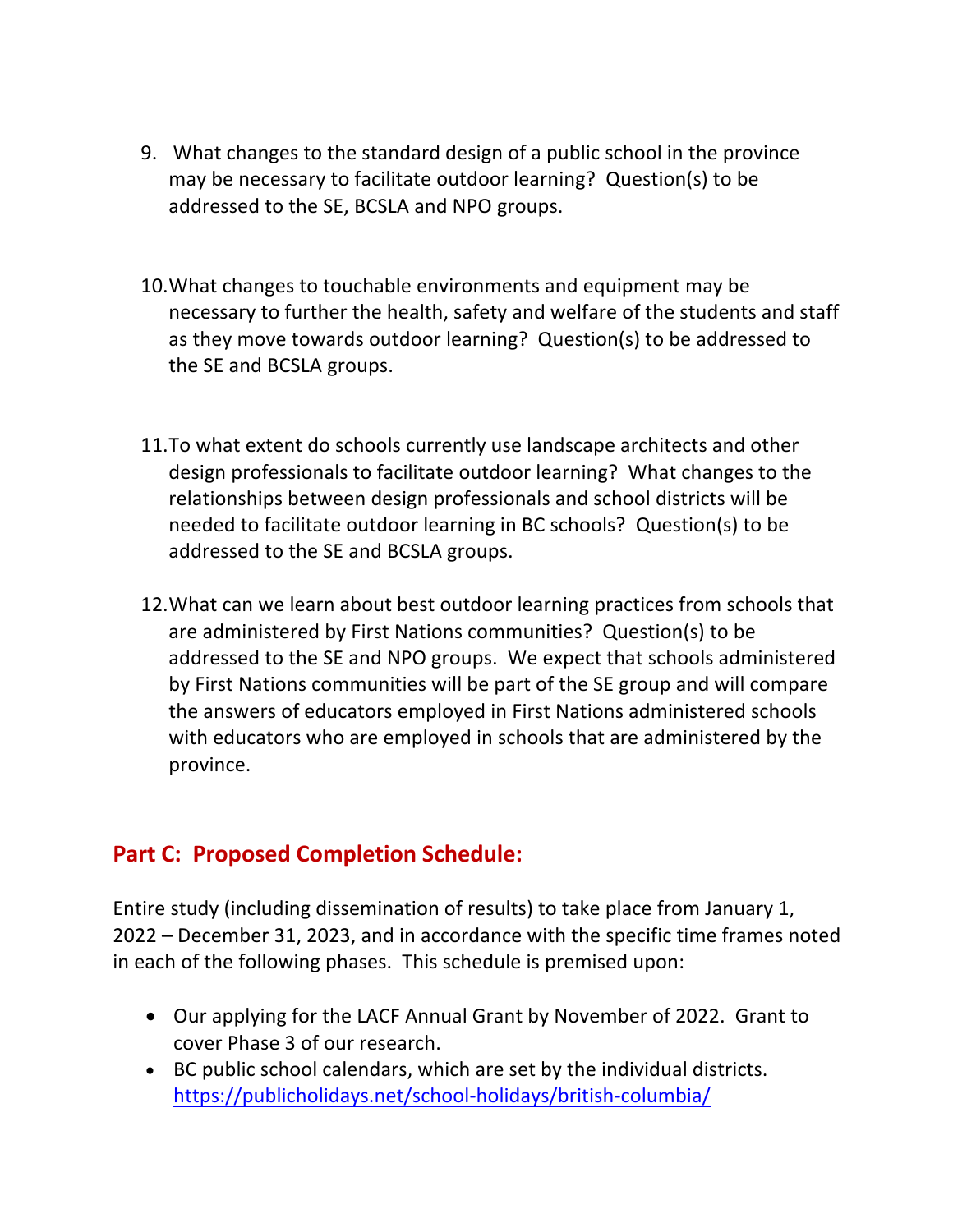• The current state of pandemic restrictions in the province. Should an opportunity arise to visit schools and observe students we will try to be in a position to take advantage of that opportunity.

#### **PHASE I: Taking the Pulse of the Province:**

Timeline: January 1, 2022 – May 31, 2022.

- Compilation of information on the structure of schools in BC.
- Review of regulatory provisions including funding mechanisms.
- Review of provincial policies with respect to environmental learning.
- Review of literature with respect to outdoor learning and child development practices and/or connect to appropriate professionals.
- Compilation of list of districts and schools to visit and/or survey.
- Recruiting field representatives.
- Drafting survey tool.
- Disseminating surveys (including obtaining permission from school administrators / principals).
- Final decision on which schools to visit, who will visit them and who we will interview. If we are expecting to use University of British Columbia, School of Architecture and Landscape Architecture (UBC SALA) students, we will provide lead time sufficient to obtain all necessary clearances and permissions.

#### **PHASE II: Field Visits and Interviews**

Timeline: June 1, 2022 – October 31, 2022.

- Setting up visits
- Setting up interview appointments.
- Visiting the schools.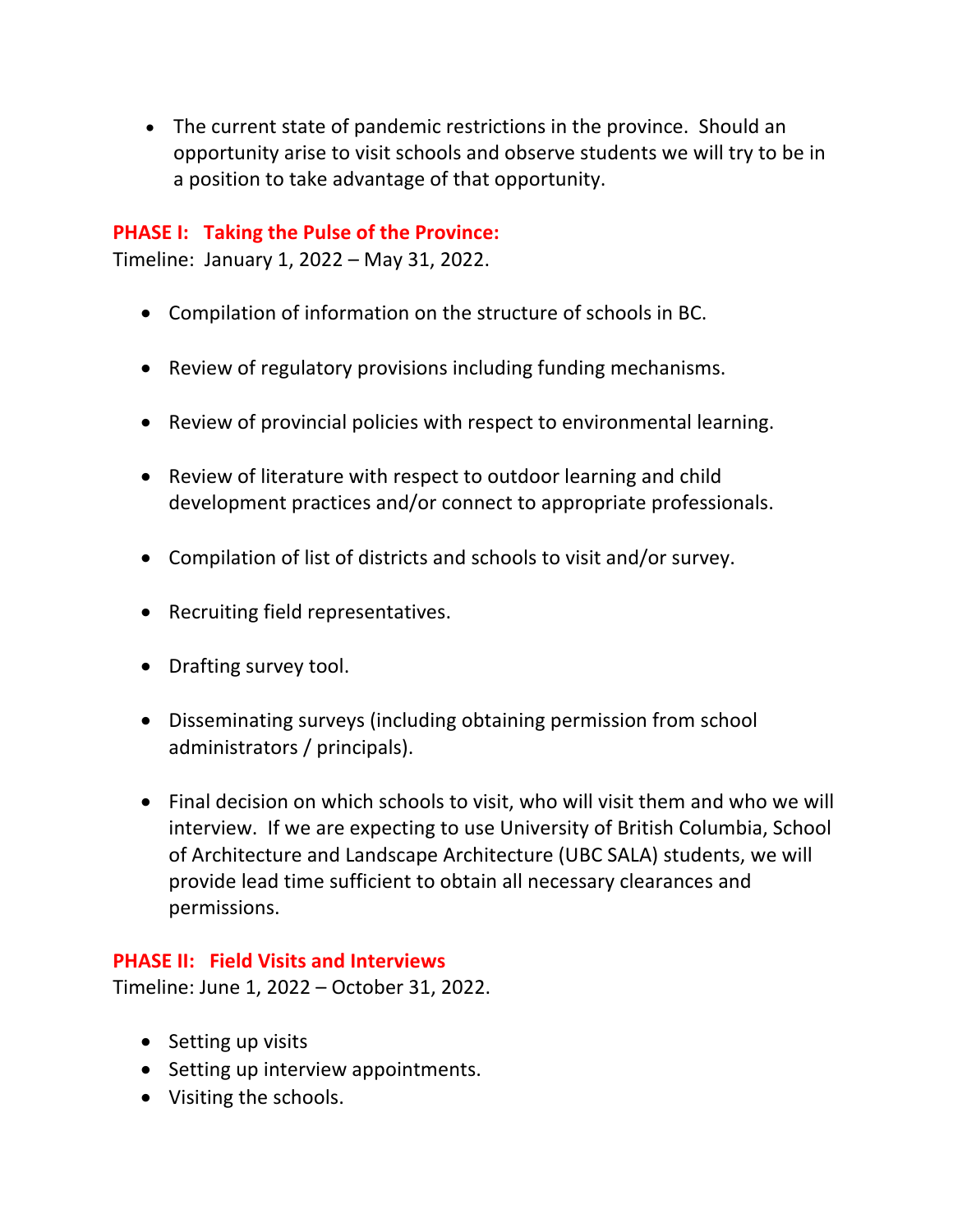#### **PHASE III: Disseminating Our Findings**

Timeline: November 1, 2022 - December 31, 2023

- Prepare a report based on the results of our research and publish the results on an appropriate website(s). The report should contain an abstract, introduction, methodologies, results, discussion, future possible research, and conclusions. The Bibliography should identify the literature we reviewed.
- Option to publish an article (or satellite reports) for Sitelines and/or another reputable magazine / journal.
- Publish a strategy document on an appropriate website(s) that can be used by BCSLA (CSLA) members and other design professionals, school administrators, educators, parent groups.
- Set up meetings with different design professionals and school educators that may be interested in discussing ideas.
- Presentation at BCSLA AGM and/or CSLA AGM conferences
- Option to create a short film for educational purposes on nature-based outdoor learning and the role Landscape Architects can play (Promotional tool).

## **Part D: Proposed Budget**

Please see the accompanying cost estimate.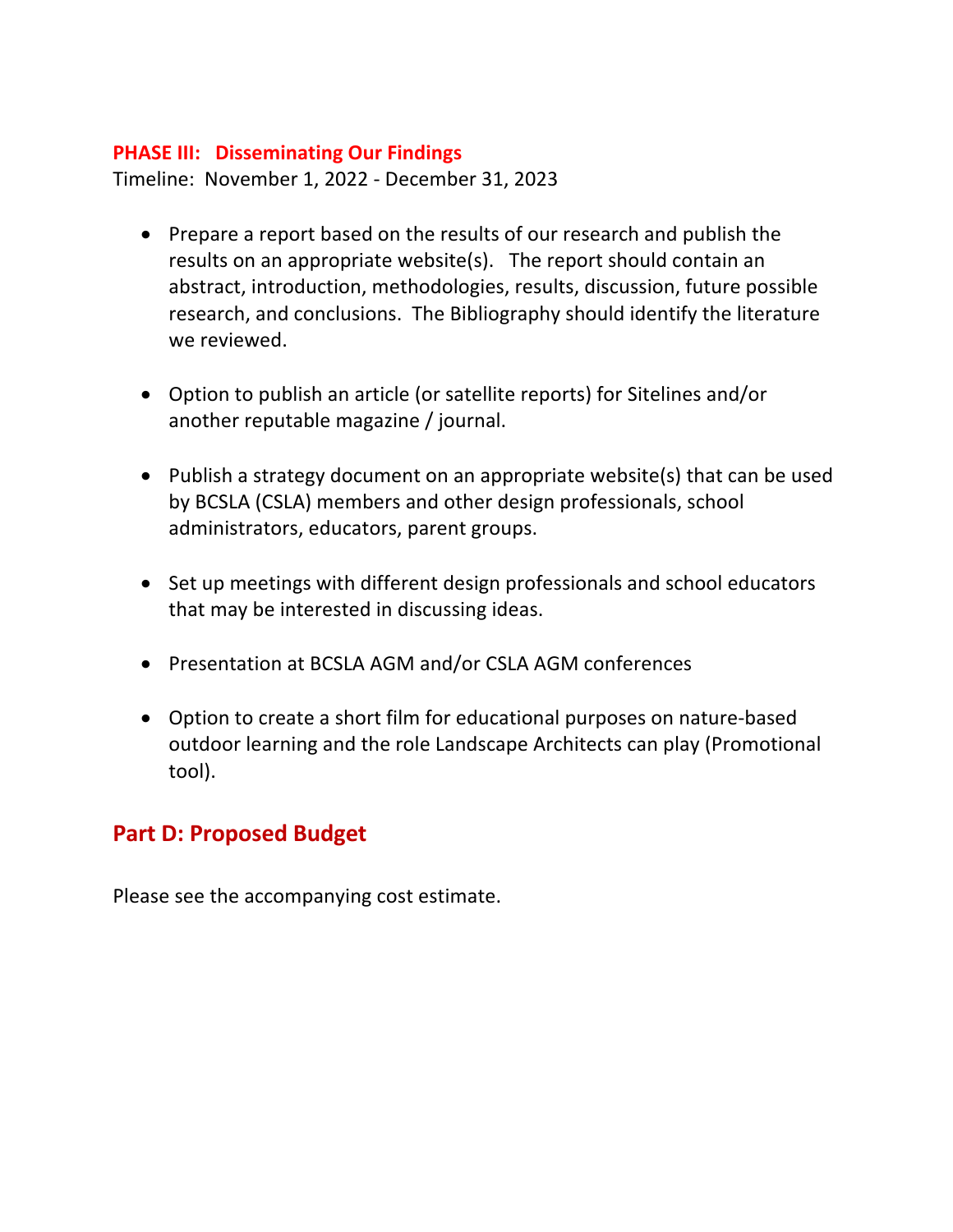# **Part E: Research Methodologies**

- Survey questionnaire(s).
- School Visits (to include each of the following whenever possible: site inventory, observation of students or photographic study by school personnel, photographing and diagramming of school grounds).
- Photo Review of successful cases of expanded outdoor learning.
- Literature Review, including case studies from other jurisdictions, academic articles, newspaper articles, magazine articles.
- Regulation Review, including rules governing design of schools, funding mechanisms, structure of the public school system, role of parents and parent associations.
- Demographic Review including analysis of raw census data and prepared maps and charts.
- Interviews with school personnel, parents, applicable designers (designers who were involved with the specific intervention and/or generally work on BC public schools).
- Conversations with and presentations by experts, including designers who specialize in creating educational environments and child development specialists.

# **Part F: Desired Potential Outcomes**

- Development of closer ties between the educational, environmental and design communities.
- Equitable access to outdoor learning throughout British Columbia.
- An understanding of the role landscape architecture plays in designing opportunities for outdoor learning within the built and natural environment.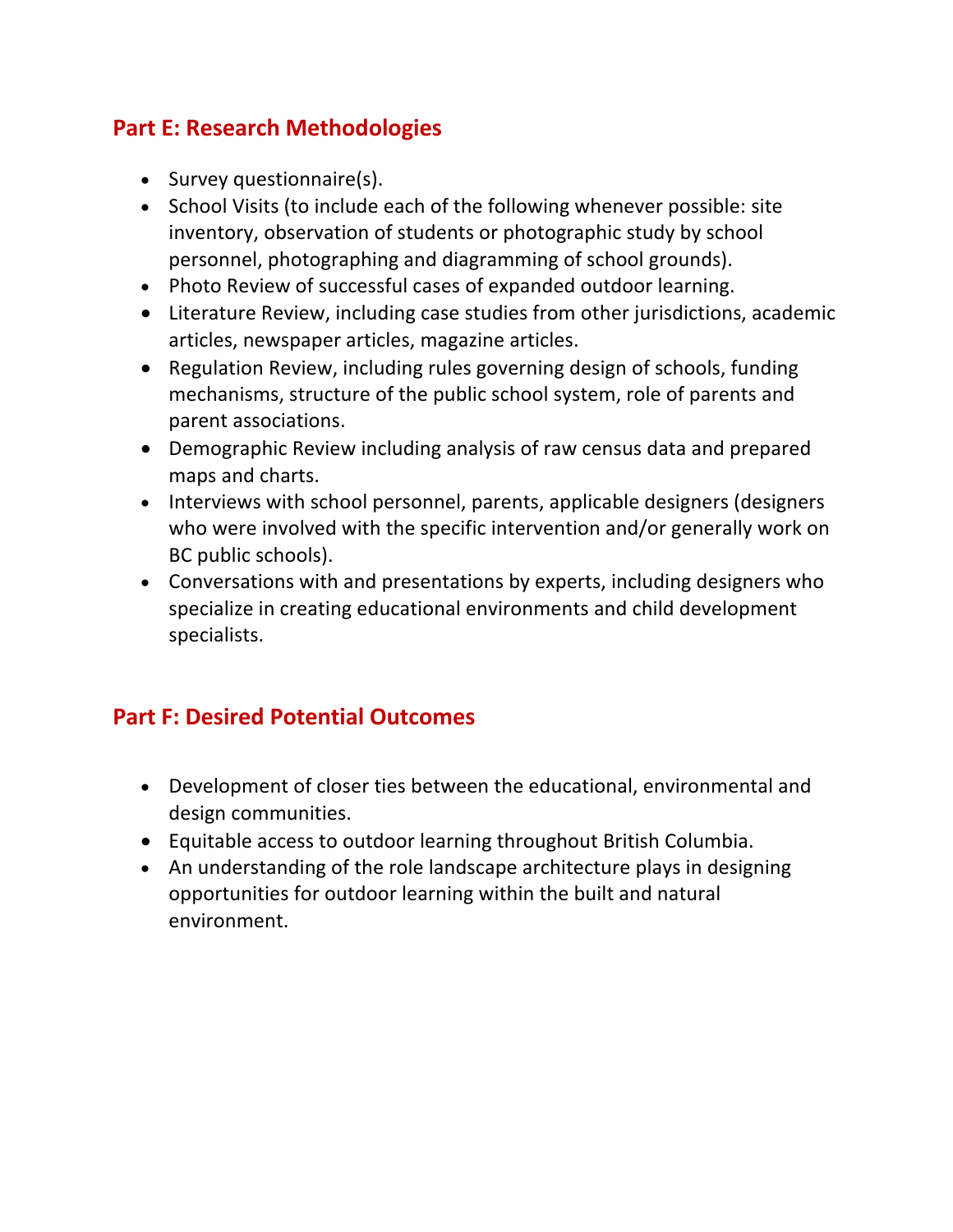# **COST ESTIMATE**

# **PERSONNEL**

# **Phase I: Taking the Pulse of the Province**

Timeline: January 1, 2022 – May 31, 2022

**Task No. 1: Compilation of Information on the structure of schools in BC.** 

Anticipated Number of Hours: 20 Volunteer Hours: 15 Research Assistant Hours: 5 @ \$30.00 per hour Task No. 1 Total: \$150.00

## **Task No. 2: Review of regulatory provisions including funding mechanisms.**

Anticipated Number of Hours: 35 Volunteer Hours: 35

## **Task No. 3: Review of provincial policies with respect to environmental learning.**

Anticipated Number of Hours: 60 Volunteer Hours: 60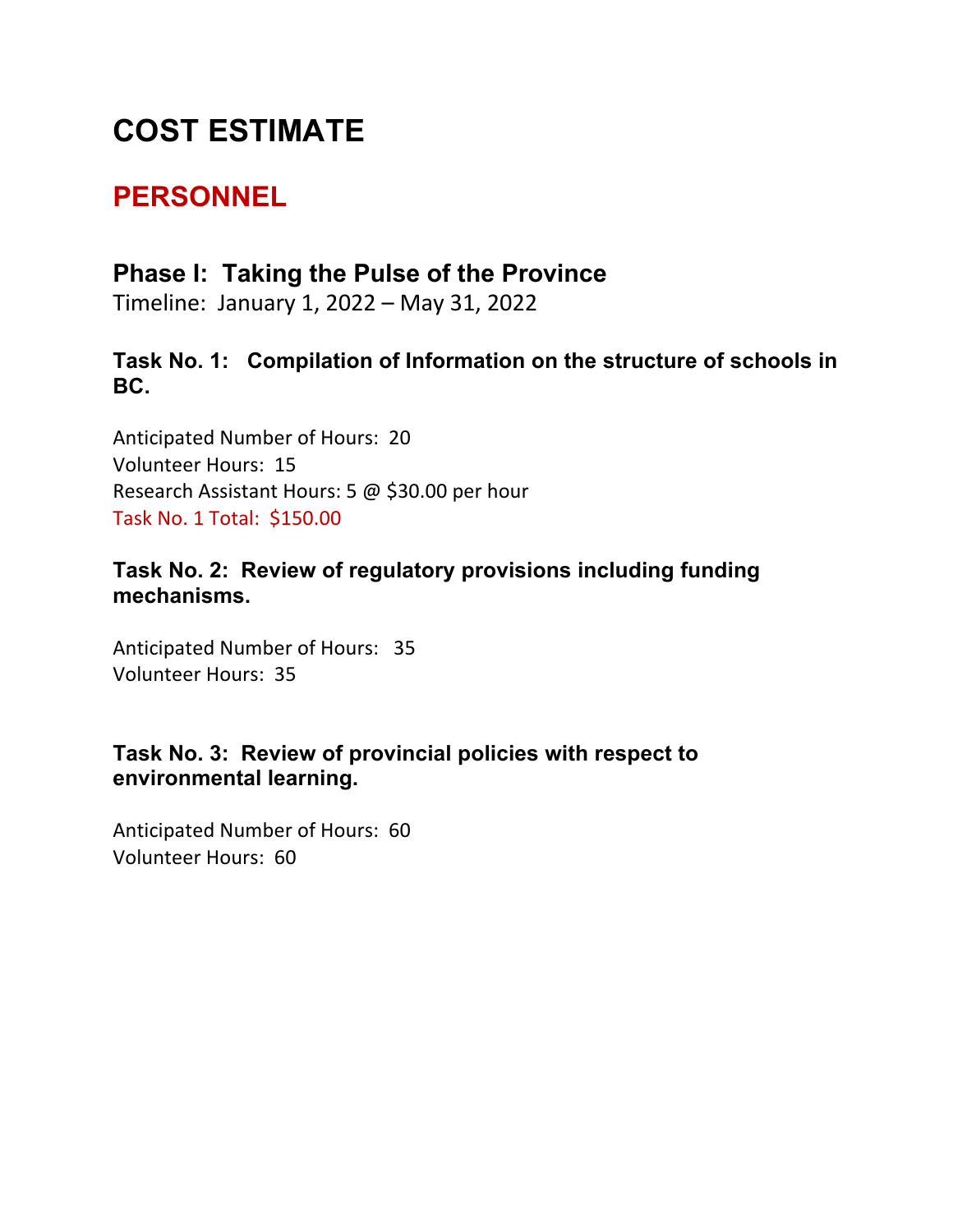**Task No. 4: Review of literature with respect to best nature-based outdoor learning and child development practices and/or connect to appropriate professionals.**

Anticipated Number of Hours: 60 Volunteer Hours: 20 Research Assistant Hours: 40 @ \$30.00 per hour Task No. 4 Total: \$1200.00

### **Task No. 5: Compilation of list of districts and schools to visit and/or survey (possibly 25 schools in total).**

Anticipated Number of Hours: 30 Volunteer Hours: 20 Research Assistant Hours: 10 @ \$30.00 per hour. Task No. 5 Total: \$300.00

## **Task No. 6: Recruiting field representatives.**

Anticipated Number of Hours: 6 Volunteer Hours: 6

## **Task No. 7: Drafting survey tool.**

Anticipated Number of Hours: 35 hours Volunteer Hours: 15 Research Assistant Hours/SALA student hours: 20 @ \$30.00 per hour Task No. 7 Total: \$600.00

### **Task No. 8: Disseminating surveys (including obtaining permission from school administrators/principals).**

Anticipated Number of Hours: 5 Volunteer Hours: 5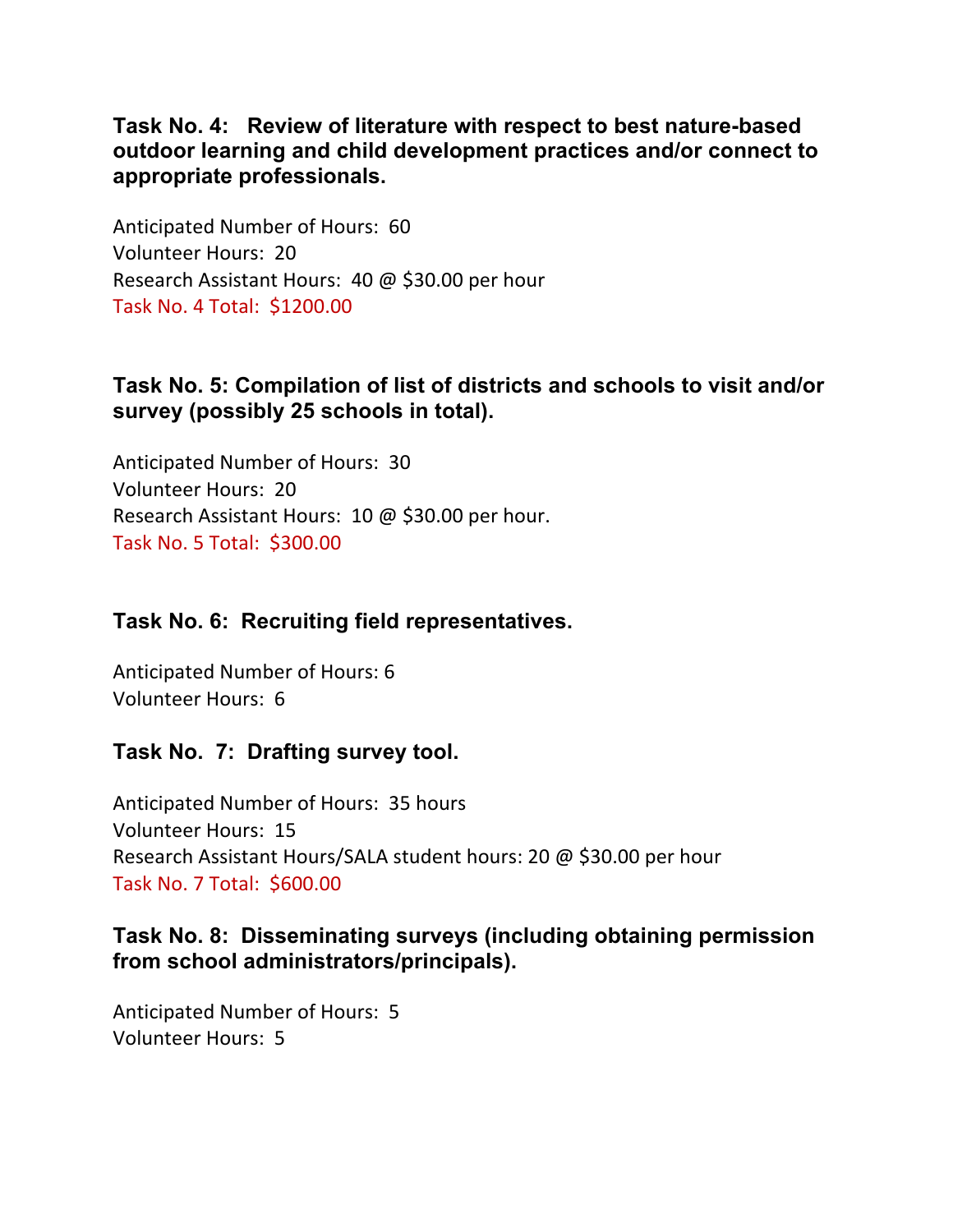**Task No. 9: Final decision on which schools to visit, who will visit them and who will we interview. If we are expecting to use University of British Columbia, School of Architecture and Landscape Architecture (UBC SALA) students, we will provide lead time sufficient to obtain all necessary clearances and permissions.** 

Anticipated Number of Hours: 5 Volunteer Hours: 5

# **Phase I Sub-total: \$2250.00**

**Phase II: Field Research** Timeline: May 1, 2022 - October 31, 2022

**Task No. 10: Setting up visits and interview appointments. Per the project description, decisions still need to be made about whether we will be able to observe children.** 

Anticipated Number of Hours: 15 Volunteer Hours: 5 Research Assistant Hours: 10 @ \$30.00 per hour. Task No. 10 total: \$300.00

#### **Task No. 11: Visiting the schools (2 hours per school).**

Anticipated Number of Hours: 50 Volunteer Hours: 20 Field Researcher(s) Hours: 30 @ \$30.00 per hour Task No. 11 total: \$900.00

# **Phase II Subtotal: \$1200.00**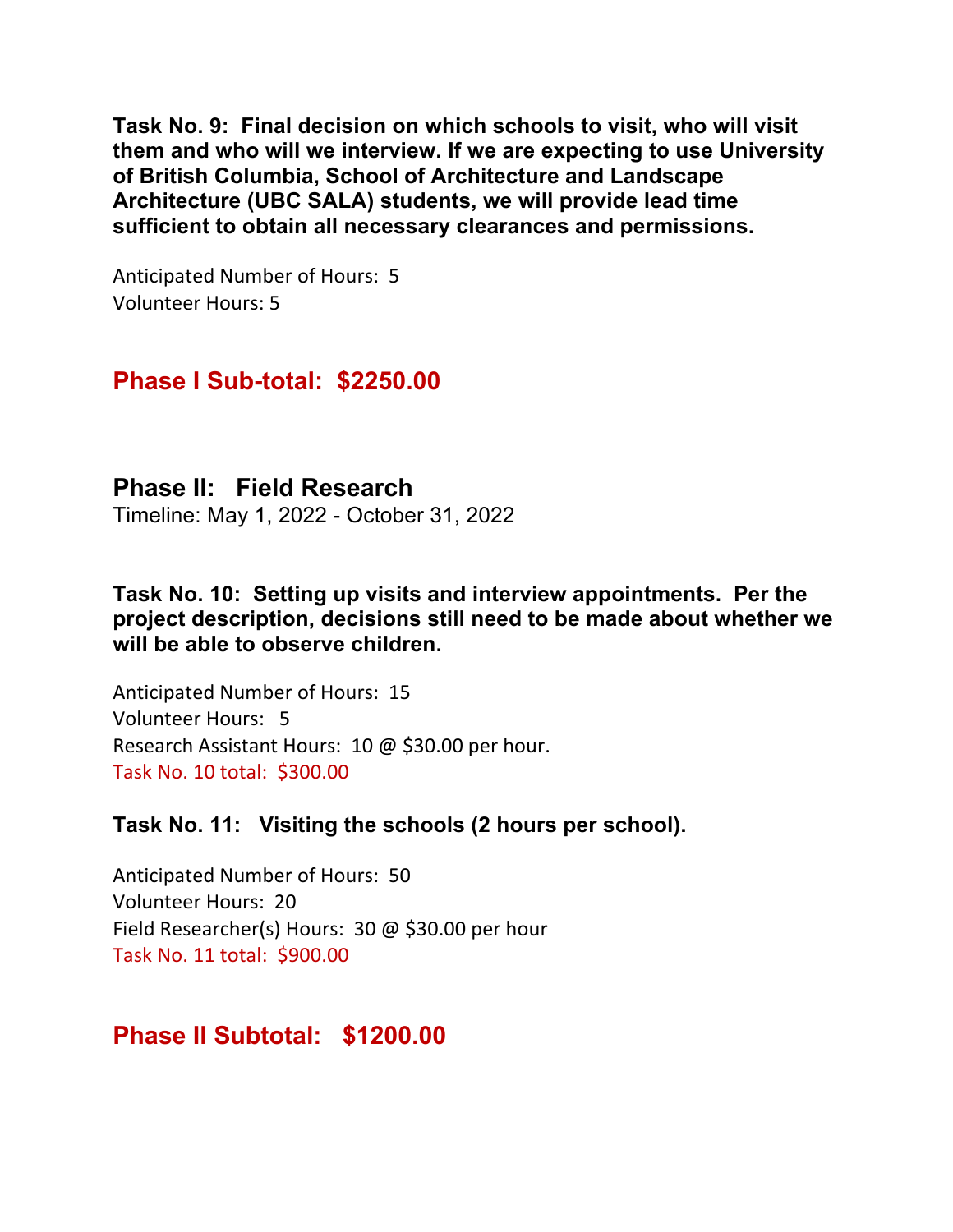# **Phase III: Disseminating Our Findings**

Timeline: November 1, 2022 – December 31, 2023

**Task No. 12: Prepare a report based on the results of our research and publish the results on an appropriate website(s). The report should contain an abstract, introduction, methodologies, results, discussion, future possible research, and conclusions. The Bibliography should identify the literature we reviewed.** 

Anticipated Number of Hours: 60 Volunteer Hours: 40 Research Assistant Hours 20 @ \$30.00 per hour Task No. 12 total: \$600.00

## **Task No. 13: Option to publish an article (or satellite reports) for Sitelines and/or another reputable magazine/journal.**

Anticipated Number of Hours: 30 Volunteer Hours: 30

**Task No. 14: Publish a strategy document on an appropriate website that can be used by BCSLA (CSLA) members and other design professionals, school administrators, educators, parent groups.**

Anticipated Number of Hours: 60 Volunteer Hours: 40 Research Assistant Hours: 20 @ \$30.00 per hour Task No. 14 total: \$600.00

## **Task No. 15: Set up meetings with different design professionals and school educators that may be interested in discussing ideas.**

Anticipated Number of Hours: 20 Volunteer Hours: 20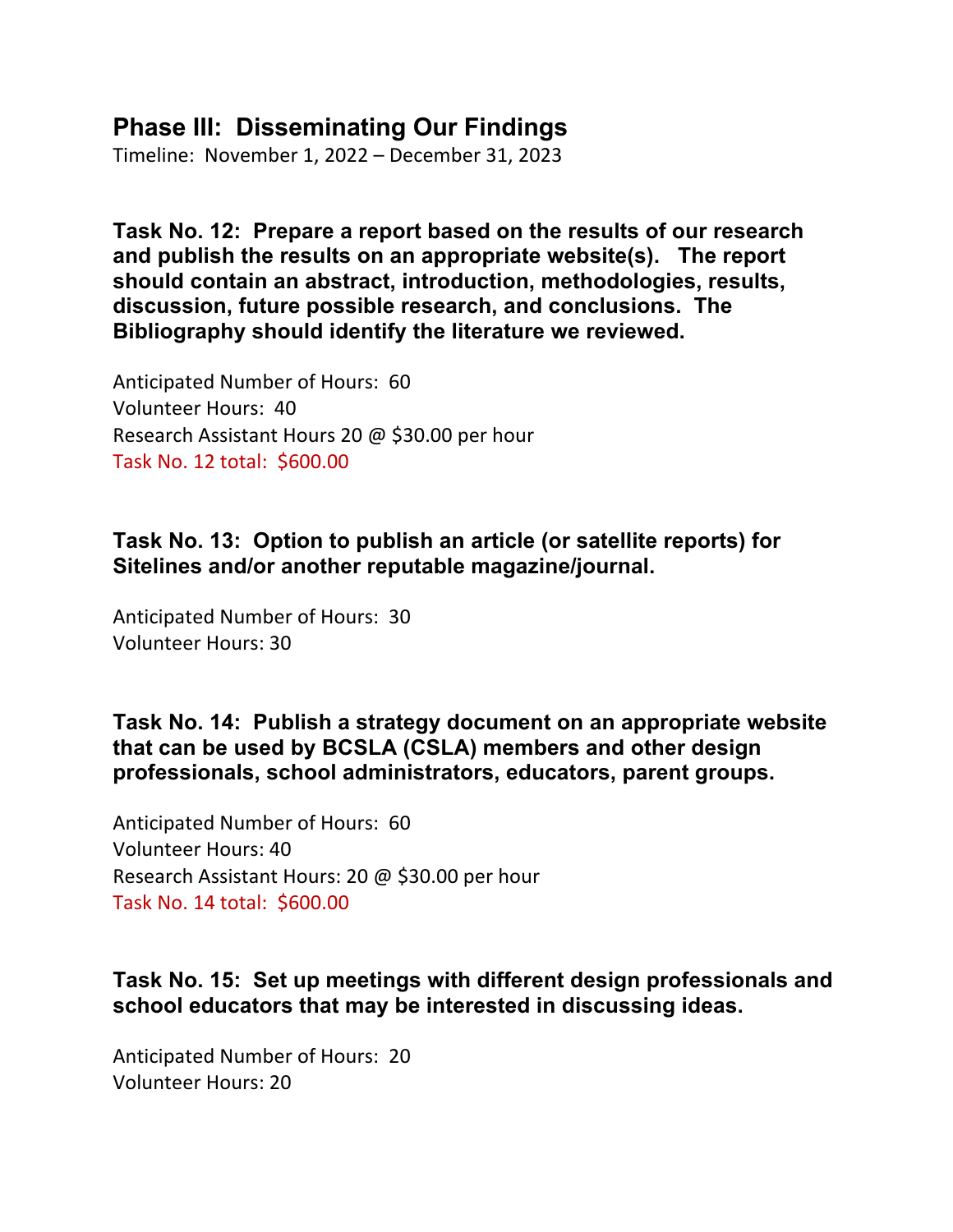## **Task No. 16: Presentation at BCSLA AGM and/or CSLA AGM conferences.**

Anticipated Number of Hours: 5 Volunteer Hours: 5

#### **Task No. 17: A short film for education purposes on nature-based outdoor learning and the role Landscape Architects can play (promotional tool).**

To be discussed upon completion of the research.

# **Phase III Subtotal: \$1200.00**

# **EXPENSES:**

#### **Research: \$125.00**

Meetings (graphics, coffee/tea/juices for participants) - \$50.00

Library Access, Internet/PDF costs of research publications online, and photocopying - \$75.00

#### **Materials & Supplies: \$120.00**

Pens, Pads, Color Markers – Sharpie Medium, 3 x Drawing Pads (120 18x21 sheets) - \$40.00 1 x Bond Paper Pad (40 18x24 sheets) - \$10.00 2 sets Col-Erase Colored Pencils - \$20.00 Postal, Courier, Photocopies - \$50.00

**Printing Costs: One printer's estimate, total package of scanning and printing costs - \$4540.00\***